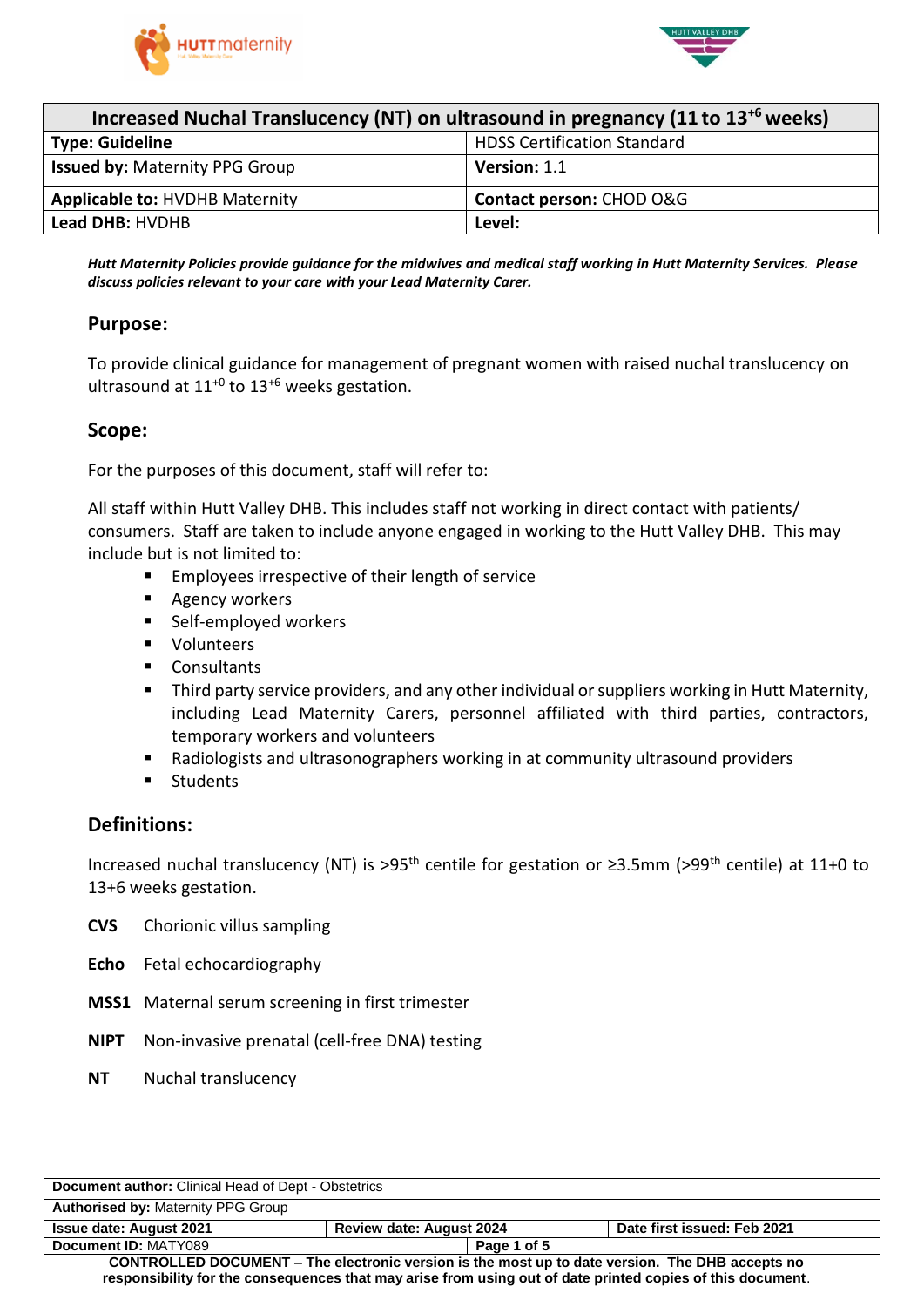



# **Causes:**

Increased nuchal translucency is associated with chromosomal abnormalities. (NZMFM 2016)

Increased NT with a normal karyotype is also associated with a wide range of fetal defects, genetic syndrome and adverse outcomes. (ibid)

The risk of adverse outcome increases with increasing NT thickness. (ibid)

Aneuploidy (trisomy 21, trisomy 18 and 45XO Turner's syndrome are most common)

- Structural anomalies including: cardiac defects, diaphragmatic hernia, omphalocele and skeletal anomalies
- Predictive of future risk of twin-to-twin transfusion syndrome in monochorionic twins
- Congenital infection
- **•** Genetic syndromes

### **Management**

- Take a history including medical issues, past obstetric history and family history of genetic conditions / syndromes / structural anomalies.
- If only had NT scan, recommend MSS1 bloods.
- Refer urgently to Antenatal Clinic.
- Discuss findings and options: expectant management, NIPT, amniocentesis (or CVS if clinically appropriate).
- Care needs to offered in a non-judgemental manner, be focused on the pregnant person's individual circumstances, and their choices be fully supported.

| NT at 11+0 to<br>13+6 weeks | <b>Risk of adverse outcome</b><br>e.g. chromosomal, structural, fetal death | % chance fetus will be normal with<br>isolated NT and normal karyotype |
|-----------------------------|-----------------------------------------------------------------------------|------------------------------------------------------------------------|
| $<$ 3.5 $mm$                | 5%                                                                          | 90%                                                                    |
| $3.5 - 4.4$ mm              | 30%                                                                         | 70%                                                                    |
| $4.5 - 5.4$ mm              | 50%                                                                         | 50%                                                                    |
| $5.5 - 6.4$ mm              | 80%                                                                         | 30%                                                                    |
| $\geq 6.5$ mm               |                                                                             | 15%                                                                    |

## **Prognosis**

Persistent unexplained nuchal oedema at 18 to 20 weeks

- 10% chance of hydrops, perinatal death, genetic syndromes
- 3-5% chance of neurodevelopmental delay

### **Management Pathway**

See Management plan in appendix 1.

| <b>Document author:</b> Clinical Head of Dept - Obstetrics                                                 |                                 |             |                             |
|------------------------------------------------------------------------------------------------------------|---------------------------------|-------------|-----------------------------|
| <b>Authorised by: Maternity PPG Group</b>                                                                  |                                 |             |                             |
| <b>Issue date: August 2021</b>                                                                             | <b>Review date: August 2024</b> |             | Date first issued: Feb 2021 |
| Document ID: MATY089                                                                                       |                                 | Page 2 of 5 |                             |
| <b>CONTROLLED DOCUMENT – The electronic version is the most up to date version. The DHB accepts no</b>     |                                 |             |                             |
| responsibility for the consequences that may arise from using out of date printed copies of this document. |                                 |             |                             |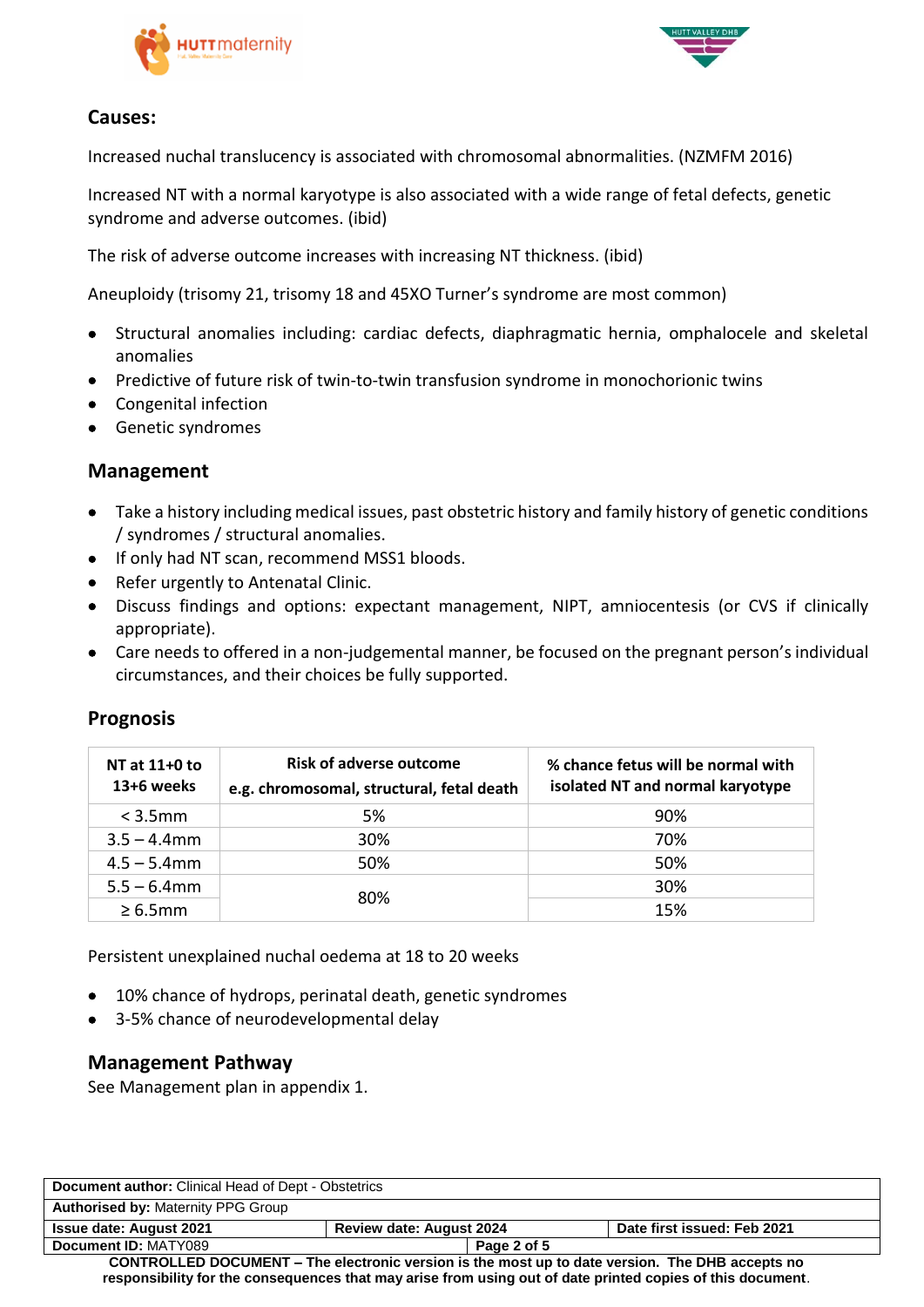



# **Related Documents:**

Information to offer to pregnant people:

- [NZ MFM Network](https://www.healthpoint.co.nz/downloadinfo,138318,otherList,8jpoam1bhatd8ax1ymws.do) Trisomy 21 (Down syndrome)
- [NZ MFM Network](https://www.healthpoint.co.nz/downloadinfo,138318,otherList,g7vjkikr3kuxsopei55j.do) Trisomy 18 (Edward syndrome)
- [NZ MFM Network Trisomy 13](https://www.healthpoint.co.nz/downloadinfo,138318,otherList,zna9mnwv4umvkhnl69pg.do) (Patau syndrome)

# **References:**

- Creasy & Resnik et al (ed). Creasy and Resnik's Maternal-Fetal Medicine: Principle and Practice, 7th Edition. 2014.
- Nicolaides, K. The 11-13+6 weeks scan. Fetal Medicine Foundation. 2004. [doi](https://www.fetalmedicine.com/fmf/FMF-English.pdf)
- New Zealand Maternal Fetal Medicine Network guideline: Increased nuchal translucency with normal karyotype. 2016. [doi](https://www.healthpoint.co.nz/downloadinfo,138318,otherList,tod9wsowja6oduhxcvlm.do)

## **Keywords for searching:**

- 1. Nuchal Translucency
- 2. Ultrasound
- 3. NT scan
- 4. Down syndrome
- 5. Patau syndrome
- 6. Edward syndrome
- 7. Trisomy
- 8. MATY089
- 9. Pregnant

## **Informed Consent:**

The right of a consumer to make an informed choice and give informed consent, including the right to refuse medical treatment, is enshrined in law and in the Code of Health and Disability Consumers' Rights in New Zealand. This means that a woman can choose to decline treatment, referral to another practitioner, or transfer of clinical responsibility. If this occurs follow the process map on page 18 of the Referral Guidelines (Ministry of Health, 2012).

| <b>Document author:</b> Clinical Head of Dept - Obstetrics                                                 |                                 |             |                             |
|------------------------------------------------------------------------------------------------------------|---------------------------------|-------------|-----------------------------|
| <b>Authorised by: Maternity PPG Group</b>                                                                  |                                 |             |                             |
| <b>Issue date: August 2021</b>                                                                             | <b>Review date: August 2024</b> |             | Date first issued: Feb 2021 |
| Document ID: MATY089                                                                                       |                                 | Page 3 of 5 |                             |
| CONTROLLED DOCUMENT - The electronic version is the most up to date version. The DHB accepts no            |                                 |             |                             |
| responsibility for the consequences that may arise from using out of date printed copies of this document. |                                 |             |                             |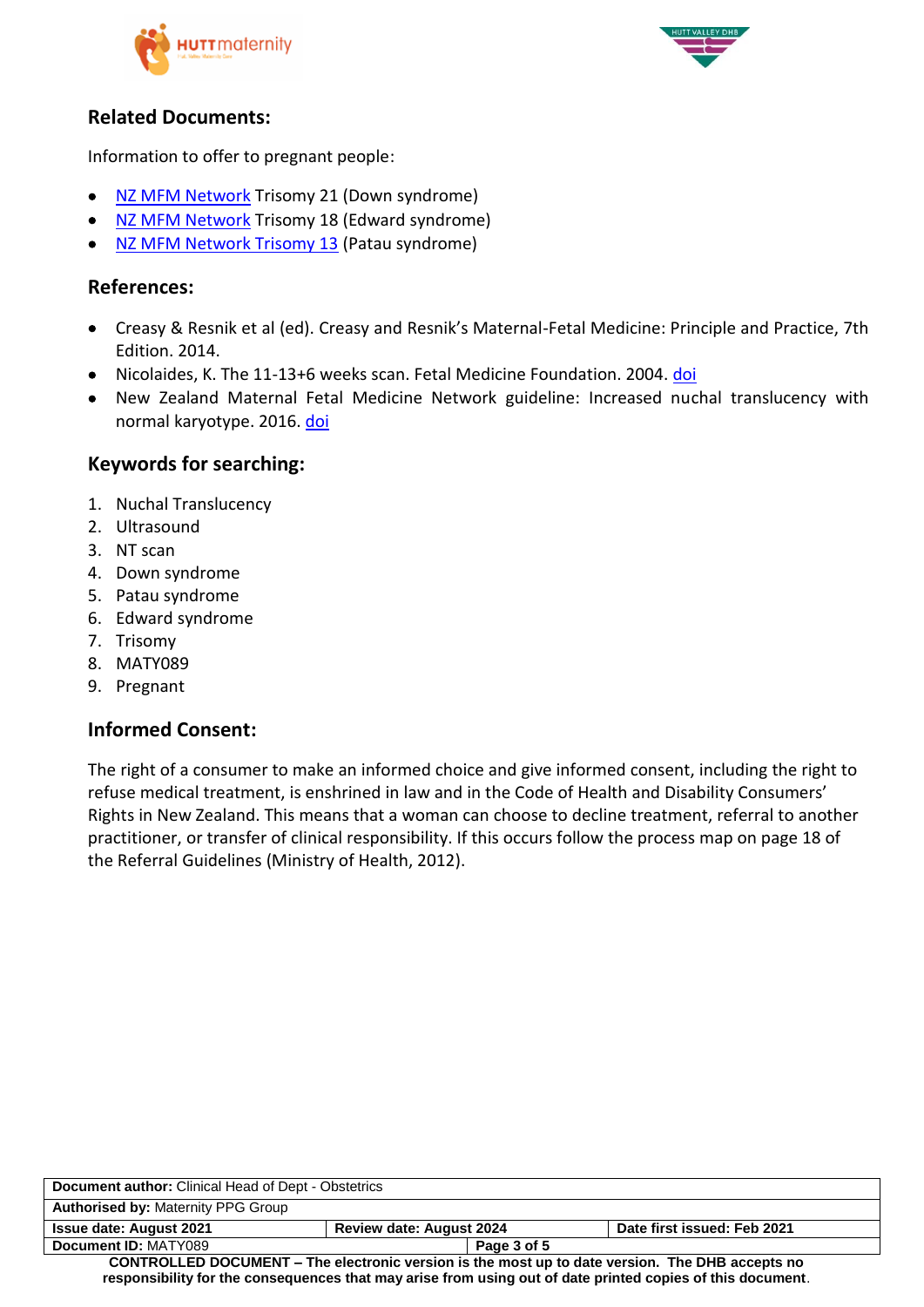



### **Tangata Whenua Statement:**

The Women's Health Service recognises the rights and responsibilities of Māori as tangata whenua and Treaty Partners. This allows and acknowledges the importance of cultural diversity in all aspects of our care and practice in Aotearoa New Zealand.

As stated in [Te Pae Amorangi](http://www.huttvalleydhb.org.nz/about-us/reports-and-publications/te-pae-amorangi/) (Hutt Valley DHB Māori Health Strategy) 2018-2027, Hutt DHB as a Crown agency is committed to our role in maintaining active relationships with iwi, under Te Tiriti o Waitangi. This strategy recognises the established principles of Partnership, Participation and Protection and recognises steps towards the reviewed interpretation of Te Tiriti principles to date (from the [Wai 2575](https://www.health.govt.nz/our-work/populations/maori-health/wai-2575-health-services-and-outcomes-kaupapa-inquiry) claim into health). These are tino rangatiratanga, equity, active protection, partnership and options.

Attention in particular is drawn to:

- **Article one – Kāwanatanga**: actively engaging and working alongside with local iwi through the Hutt Valley Maori Health Unit
- **Article two – Tino Rangatiratanga**: Self-autonomy, self-determination; the responsibility to enable Māori to exercise their authority over their own health, determinants and definition of health
- **Article three – Ōritetanga**: equal health outcomes of peoples; ensuring that policy, guidelines or programmes do not further perpetuate any inequity
- **Article four (the 'oral clause') – Wairuatanga**: spirituality; thriving as Māori and the importance of health providers understanding health in te ao Māori (the Māori world), acknowledging the interconnectedness and inter-relationship of all living and non-living things.

| <b>Document author:</b> Clinical Head of Dept - Obstetrics                                                 |                                 |             |                             |
|------------------------------------------------------------------------------------------------------------|---------------------------------|-------------|-----------------------------|
| <b>Authorised by: Maternity PPG Group</b>                                                                  |                                 |             |                             |
| <b>Issue date: August 2021</b>                                                                             | <b>Review date: August 2024</b> |             | Date first issued: Feb 2021 |
| Document ID: MATY089                                                                                       |                                 | Page 4 of 5 |                             |
| <b>CONTROLLED DOCUMENT – The electronic version is the most up to date version. The DHB accepts no</b>     |                                 |             |                             |
| responsibility for the consequences that may arise from using out of date printed copies of this document. |                                 |             |                             |